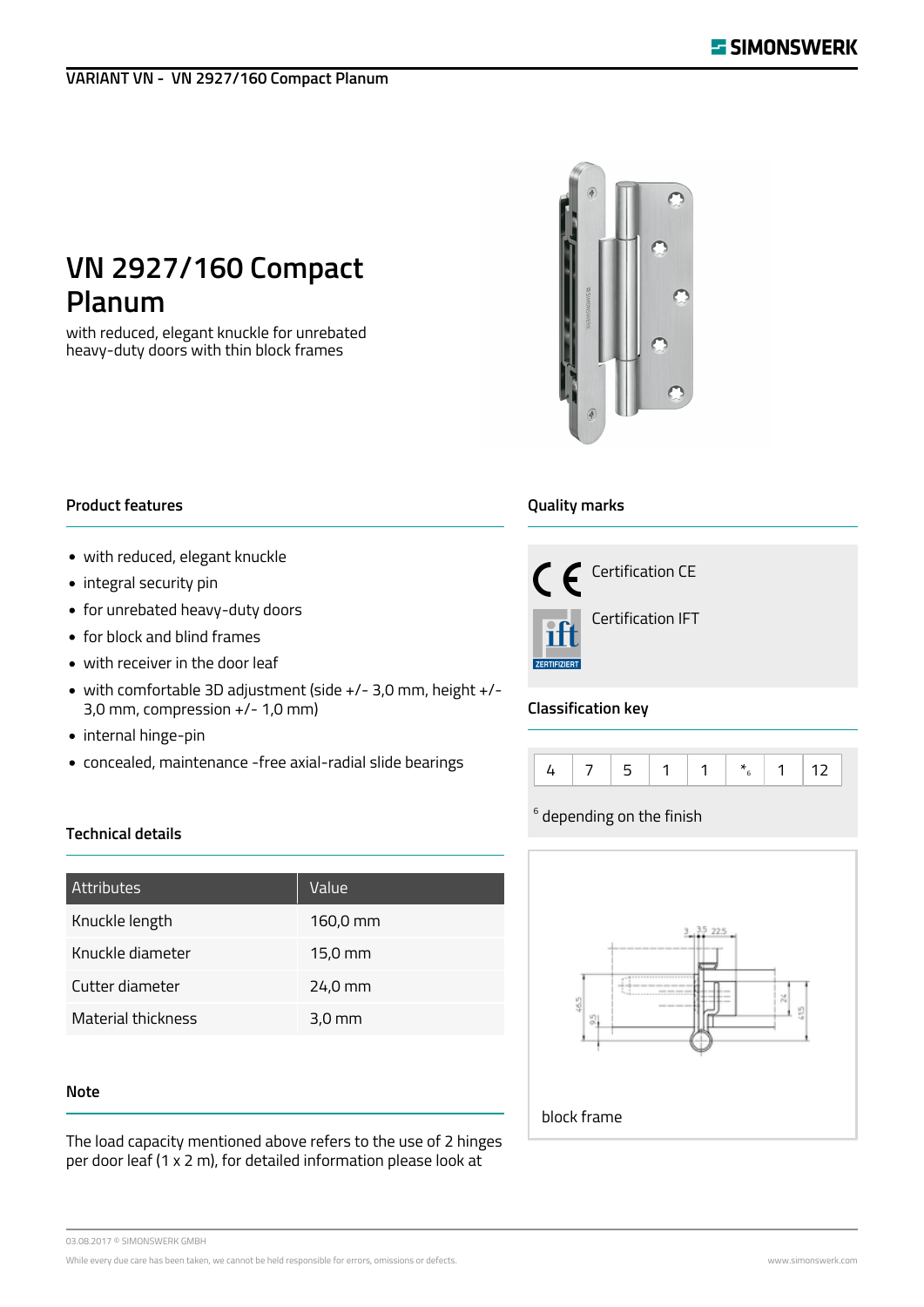## **VARIANT VN - VN 2927/160 Compact Planum**

the chapter "technical information".

A reinforcing dowel 12 x 50 mm per hinge is recommended when the door is subject to heavy usage.

Adapted for the application on doors within the high-class sector the elegant, diameter-reduced hinge knuckle is ideal for slim, recessed frame facings.

Screws 4,5 x 50,0 mm can be used as an alternative for lowering the depth.



#### **Suitable for**

Universal milling frame Template 5 250353 5 frame Template 5 250697 5 door - step 1 Template 5 250698 5 door - step 2 Template 5 250699 5

#### **Combinations**

VN 2900/160

#### **Function range**





fire resistance smoke resistance

#### **Item**

| Finish(es) | 037-satin chromed/F1      |
|------------|---------------------------|
| OF-NR.     | 037                       |
| <b>VPF</b> | pack of 2                 |
| <b>DIN</b> | DIN right and left hand   |
| Item No.   | 5 051602 0 03702          |
| FAN        | 4015471103347             |
| Finish(es) | 040-Satin Stainless Steel |
| OF-NR.     | 040                       |
| VPF        | pack of 2                 |

03.08.2017 © SIMONSWERK GMBH

While every due care has been taken, we cannot be held responsible for errors, omissions or defects. Www.simonswerk.com www.simonswerk.com